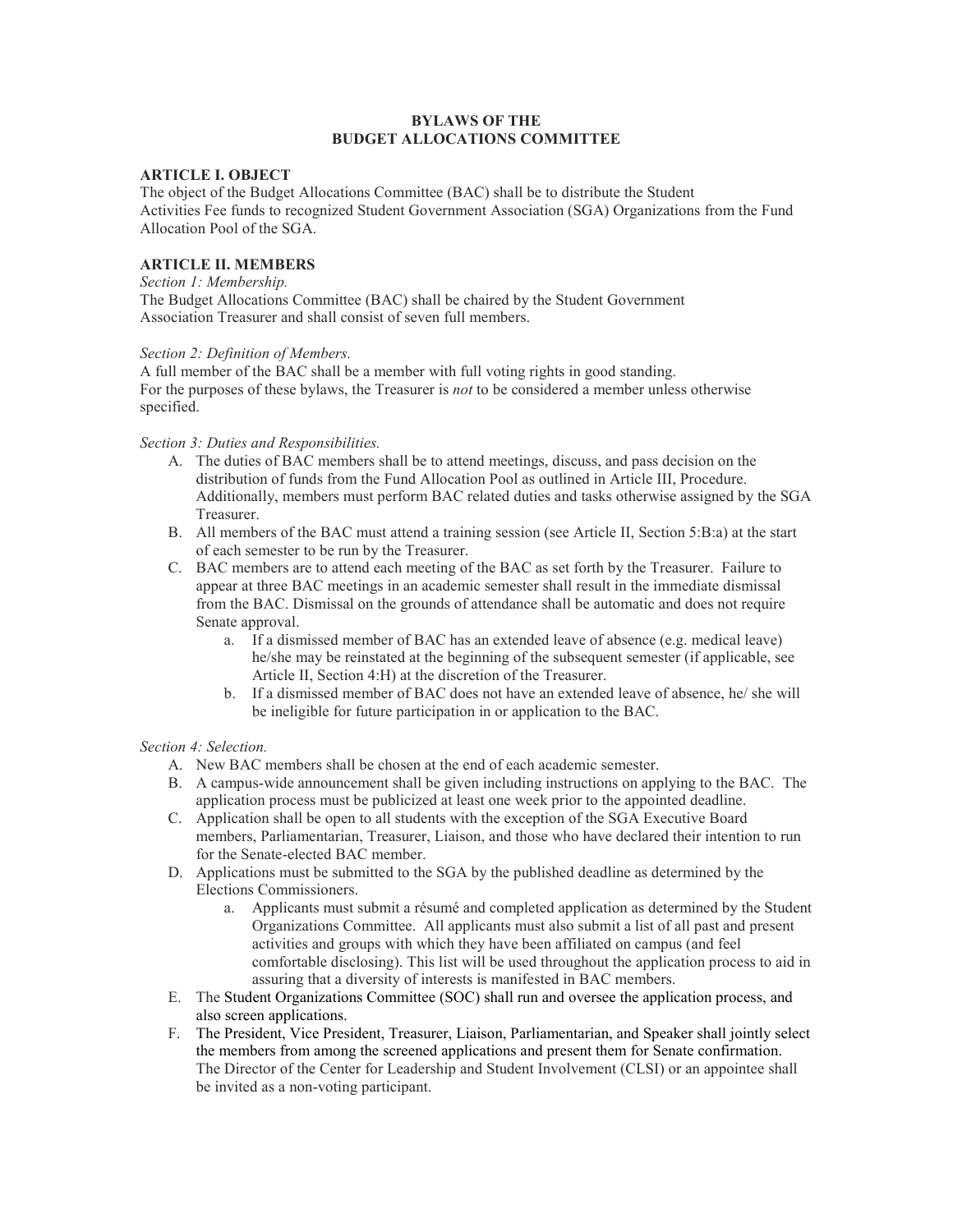- a. The selection committee shall schedule interviews with the candidates at their convenience. All selection committee members must be present for all meetings.
	- i. The selection committee shall evaluate each candidate based on his/her abilities and qualifications.
	- ii. The Treasurer should also convey during the interviews the importance of BAC positions and the time commitment the positions entail.
- G. The selection committee shall recommend one individual for each vacant full position to the SGA Senate. The Senate shall confirm all recommendations for appointments to the BAC.
	- a. A simple majority shall be required for approval.
	- b. If the Senate does not approve of a recommendation, the selection committee shall be charged with making a new recommendation.
- H. BAC members shall be chosen to serve terms of two consecutive semesters. Three of the BAC members shall serve in a Spring-Fall term of office and the three others shall serve in a Fall-Spring term of office. The Senate elected BAC member shall serve a term of one semester.
- I. If deemed appropriate, the selection committee may suggest the appointment of two BAC alternates.
- J. The Senate has the power to remove any full member of the BAC. The Treasurer and the Director of CLSI or an appointee shall review the case and make a presentation to the Senate at the behest of the Treasurer or the Senate. A three-fourths (3/4) majority in Senate shall be required to remove a member of the committee. This process is separate from the automatic dismissal which shall occur as described in Article II, Section 3:C and does not require Senate approval.
	- a. Upon the resignation of a member of BAC or the removal of a member of the BAC by the Senate or for neglect of duties by the Treasurer, the selection committee shall recommend one of the two alternates to replace the removed member. In the case that the removed member is the Senate selected one, the Senate shall conduct its own election as enumerated in Article II, Section 4:K.
- K. Senate BAC Member
	- a. The Elections Commissioners shall conduct an election for the Senate BAC Member prior to the end of the last Senate meeting of each semester.
	- b. Candidates eligible for and interested in holding the position of Senate BAC Member shall submit a written statement of no more than 150 words to the Elections Commissioners a week before the vote in Senate.
	- c. Current candidates for the Senate BAC Member cannot apply for the BAC in any other capacity for that semester's selection period.
	- d. During the appropriate Senate meeting, each candidate will deliver his/her prepared remarks, to be within a time limit set by the Parliamentarian.
	- e. A question and answer session will follow the prepared remarks.
	- f. The Senate and any member of the Association shall then begin debate on the candidates.
	- g. Immediately after debate, each Senator shall submit his/her vote to the Elections Commissioners in written form as prescribed by the Elections Commissioners. The Parliamentarian shall oversee the ballot counting process.

# Section 5: Treasurer.

- A. The duties of the Treasurer shall be to aid in the selection of BAC members as outlined in Article II, Section 4 and to enforce the duties and responsibilities of members as outlined in Article II, Section 3.
- B. The Treasurer shall begin his/her tenure by arranging to meet with the Director of CLSI or an appointee to discuss the overall functions and processes of the BAC.
	- a. The Treasurer shall work with the Director of CLSI or an appointee to design and initiate a training program for the members of the BAC at the beginning of each semester.
	- b. A "Treasurer's Handbook" and a "BAC Member Handbook" shall be maintained for the purposes of aiding those persons.
		- i. Such handbooks shall be considered 'unofficial guides.' They should be written to reflect the bylaws explicitly or to offer suggestions; anything stated in such handbooks need not be followed unless it is also contained in the SGA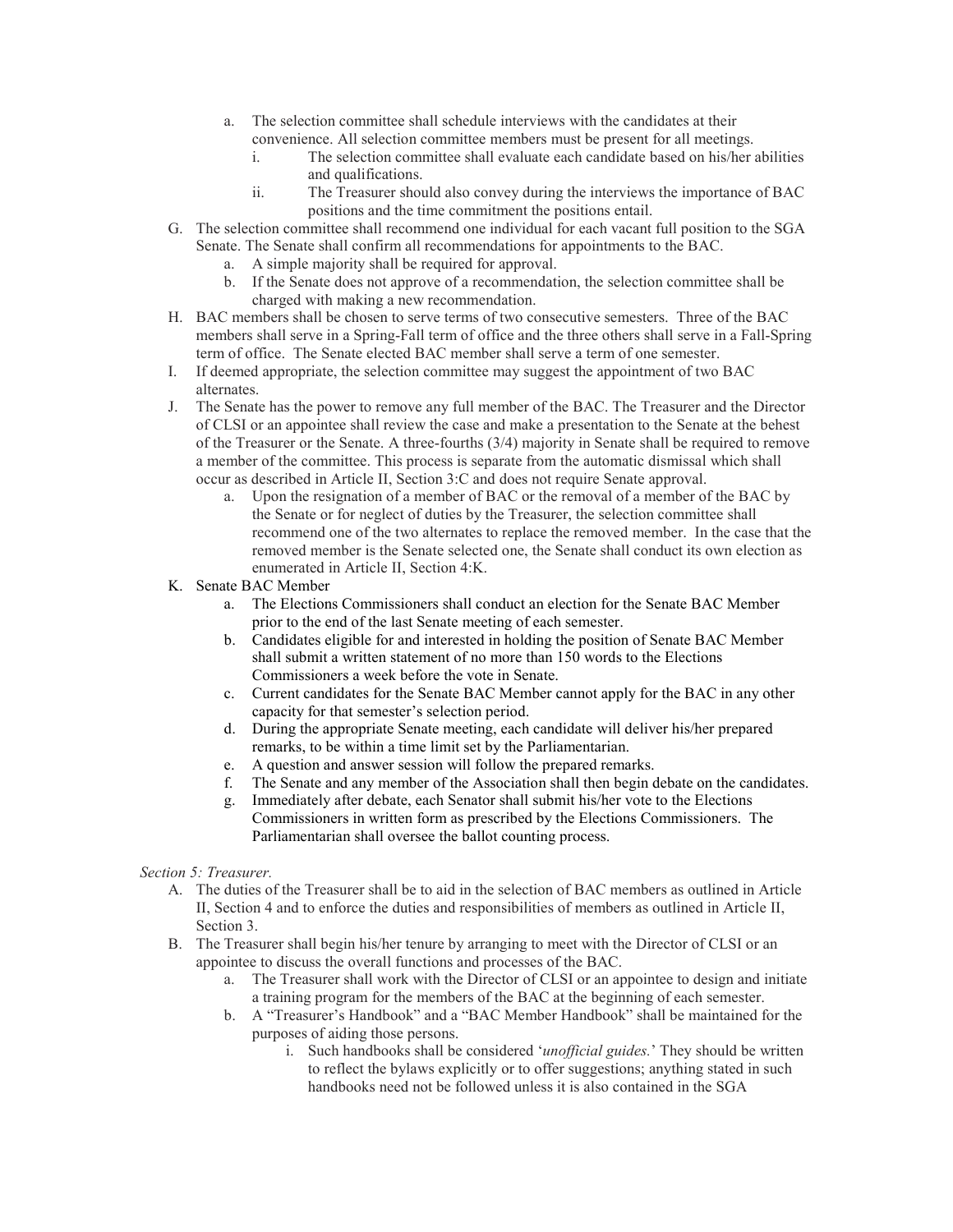Constitution or Bylaws. The only official guidelines and procedures for the BAC shall be the SGA Constitution and the Bylaws of the BAC.

- C. The Treasurer shall be a non-voting chair of the BAC.
	- a. If a member of the BAC is absent the Treasurer shall cast the seventh vote.
- D. The Treasurer shall ensure that the procedures of the BAC are followed as described in Article III.
- E. The Treasurer shall never allocate funds in any way outside of the processes described in the SGA Constitution and Bylaws of the BAC.
- F. If extenuating circumstances arise, the Treasurer may request an unscheduled meeting of the BAC to consider a request. The rules of Procedure as outlined in Article III shall still apply. Additionally, the Treasurer may utilize 'e-mail' in order to poll the BAC members for a request. This clause should be utilized with restraint.

# ARTICLE III. PROCEDURE

Section 1: Yearly Budget Requests.

- A. Groups that receive percent allocations must submit semester budgets for their expenditures (e.g. Maroon News, CUTV, WRCU, COVE, Class Councils, SGA Operating Account, SPW, Dancefest, SA Sound, and Student Travel Agency).
- B. The Treasurer shall carefully keep and maintain a history of which groups have received yearly budgets and the amount (in dollars) they have received.
- C. Towards the end of each academic year, the Treasurer shall call a special meeting whose purpose shall be to evaluate yearly budget requests.
	- a. All groups requesting a yearly budget shall be required to submit an outline of their justifications for doing so, along with their anticipated needs and expenses.
	- b. The BAC shall evaluate the request.
		- i. If the BAC feels the request overestimates expenditures or that a yearly budget is unnecessary for a group, the BAC shall meet with the group in order to discuss their concerns.
		- ii. The BAC shall use the procedures described in the remainder of Article III to approve or deny any portion of a request.

# Section 2: Requests for Funding.

- A. Requests for funding must be submitted prior to the weekly deadline established by the Treasurer at the beginning of each semester.
- B. Upon receipt, the Treasurer shall verify that the groups submitting requests are SGA approved groups and that they are currently eligible to receive funds per SGA guidelines and requirements.
- C. Upon verification, the Treasurer shall distribute copies of the requests to the BAC no later than twenty-four hours before the BAC meeting time.

# Section 3: Guidelines for Funding.

In order to be funded, a request must fall within the following guidelines:

- A. The submission must be from an SGA-recognized group. That group must have a constitution on file and be eligible for funding as stipulated by the SGA.
- B. The BAC can never provide funds for:
	- a. alcohol;
	- b. events that have already occurred or been advertised as certainly occurring.
	- c. events to take place within two weeks of the BAC meeting date;
	- d. events specifically for a non-SGA-approved group regardless of its affiliation or relationship to an SGA-approved group (an SGA-approved group cannot provide an 'umbrella' for which individual non-SGA-approved organizations may seek funding);
	- e. events neither open to nor benefiting, all Colgate students.
- C. The BAC supports:
	- a. events open to the Colgate student body;
	- b. projects and services designed to benefit the Colgate community. Trips and conferences for group members can be supported if they can be shown to later aid and/or affect the overall Colgate community;
	- c. necessary and essential supplies to aid groups in achieving either (a) or (b).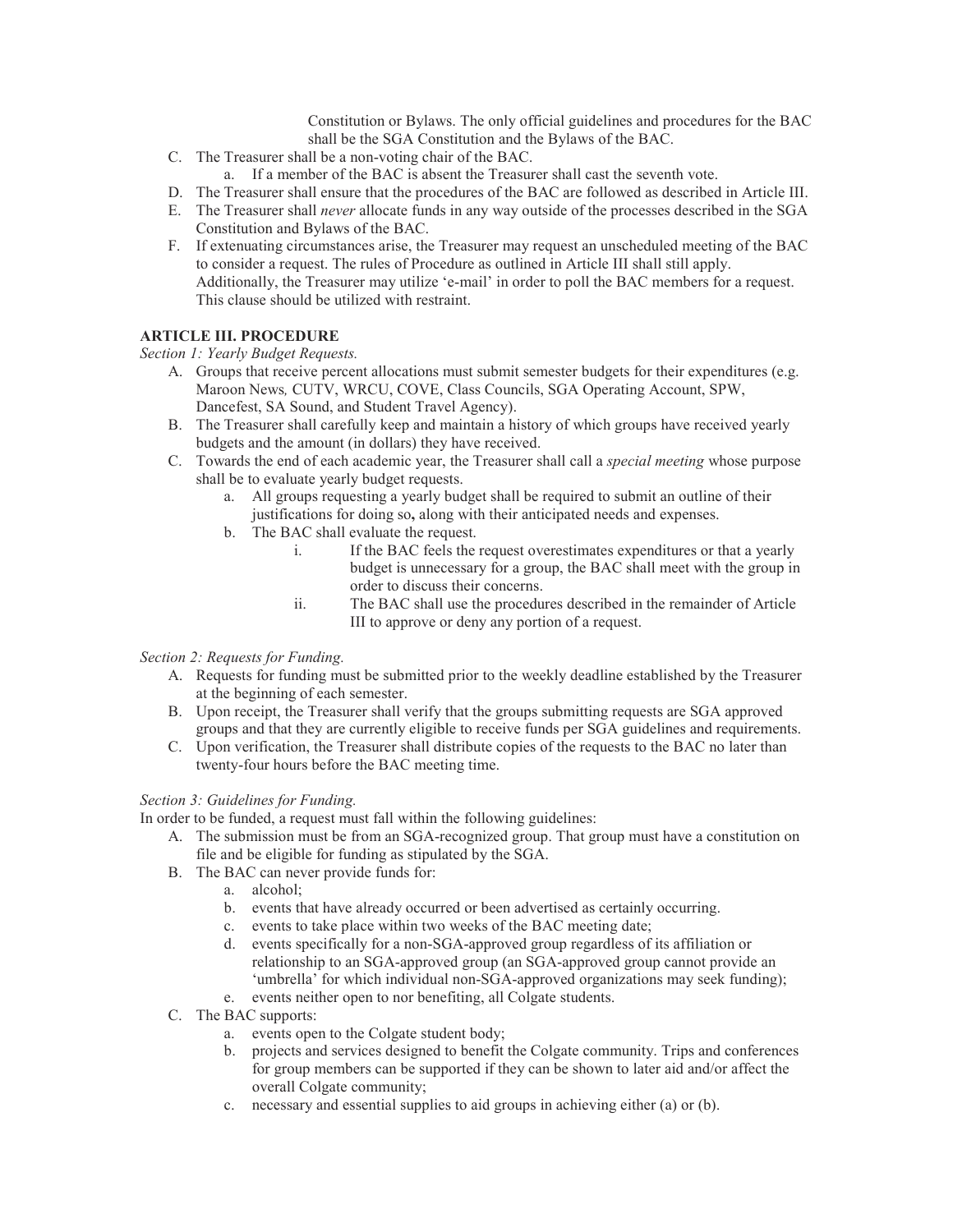- D. Other factors the BAC should take into account:
	- a. That the request furthers the SGA organization's mission as outlined in their constitution. The BAC is not convened to express likes or dislikes towards requests/events but rather to determine eligibility and practicality;
	- b. The organization's past programming and fiscal responsibility. Specifically, its ability to follow through on its recent events/projects as described in their proposals;
	- c. The amount of funds an organization has been allocated recently and/or how many events an organization has sponsored or plans to sponsor in a given semester;
	- d. The BAC should recognize contractual obligations. If an event requested is of a contractual nature the BAC should recognize the need to approve funds for contractual obligations (e.g. rider, required meals, lodging, travel expenses) along with the proposal if deemed appropriate;
	- e. The advantages present in collaboration;<br>f. To have a successful event, a reasonable
	- f. To have a successful event, a reasonable allocation of funds should be given, if requested, in order to provide for advertising. To eliminate all advertising funds is to limit the success of the event.
- E. The Treasurer shall be responsible for informing the Presidents (or Treasurers as appropriate) of SGA-approved organizations of the guidelines for funding (Article III, Section 3) at the start of each semester. The Treasurer shall also post the guidelines in proximity to the location of the BAC Funding Request Forms.

# Section 4: Meetings.

- A. Meetings shall be held weekly and must commence within two weeks of the start of each academic semester.
- B. The last two meetings of each semester shall accept proposals for funds pertaining to the subsequent academic semester.
- C. Quorum for BAC meetings shall be six members and the Treasurer.
	- a. If quorum cannot be met the meeting shall be postponed.
	- b. If a member is absent, the Treasurer shall cast the seventh vote.
- D. BAC members will review proposals before meeting with the applicants.
- E. Once the applicants have arrived, introductions will be made and the representatives will be asked to make the case for their request.
	- a. BAC members are to engage in a respectful and courteous dialogue with the representative(s) to ensure funding is appropriate as stipulated in Article III, Section 3 prior and to obtain a clearer understanding of the proposal and its function.
- F. Upon verification that the proposal meets the Requirements for Funding outlined in Article III, Section 3, the BAC is charged with deciding if the event merits the amount of funds requested. The BAC may apportion any amount less than the requested amount as it deems fit.
	- a. If six of the seven BAC members are present and a three-three tie arises, the Treasurer shall cast the seventh vote.
	- b. b. Any event approved for more than seven percent of a given semester's budget by the BAC shall be automatically forwarded to Senate for a confirmation vote. A simple majority in Senate shall be required for confirmation.
- G. Minutes must be kept during all meetings that convey the overall discussion on specific requests. The names of BAC members need not be attached to specific discussion points. The minutes shall be maintained by the Treasurer or his/her designated secretary. The minutes shall be released publicly to allow for overall transparency of the BAC process.

### Section 5: SGA Senate Officer Reports.

- A. The Treasurer shall be charged with listing all groups which appeared before BAC since his/her last officer report. When listing the groups, the Treasurer shall announce the amount of funding requested and the amount of funding received as applicable.
- B. The Treasurer shall outline the project and the justifications for the BAC's decision to approve an event that requires an allocation of over seven percent of a given semester's budget. The Senate shall be asked to confirm that decision by a simple majority vote. Failure to receive Senate confirmation shall take precedence over any prior BAC decisions.